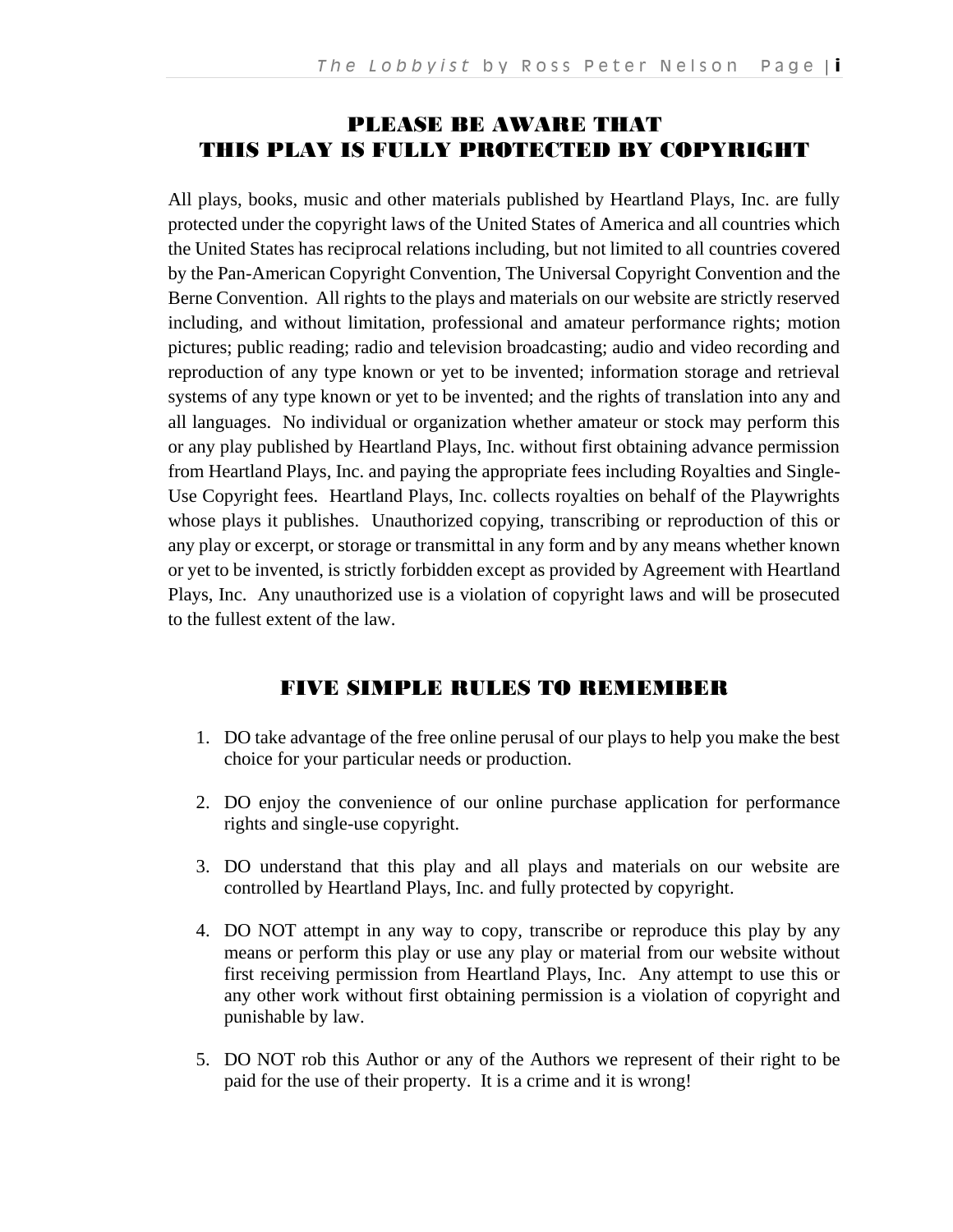**Product Code A01006-SP**

# **The Lobbyist**

# A Short Satire by **Ross Peter Nelson**

**ALL RIGHTS RESERVED REPRODUCTION WITHOUT SPECIFIC WRITTEN PERMISSION PROHIBITED**

> **Performance Rights Available Exclusively through Heartland Plays, Inc. at heartlandplays.com playsnow@heartlandplays.com customer service: 406-431-7680**

**Copyright © 2021 by Ross Peter Nelson**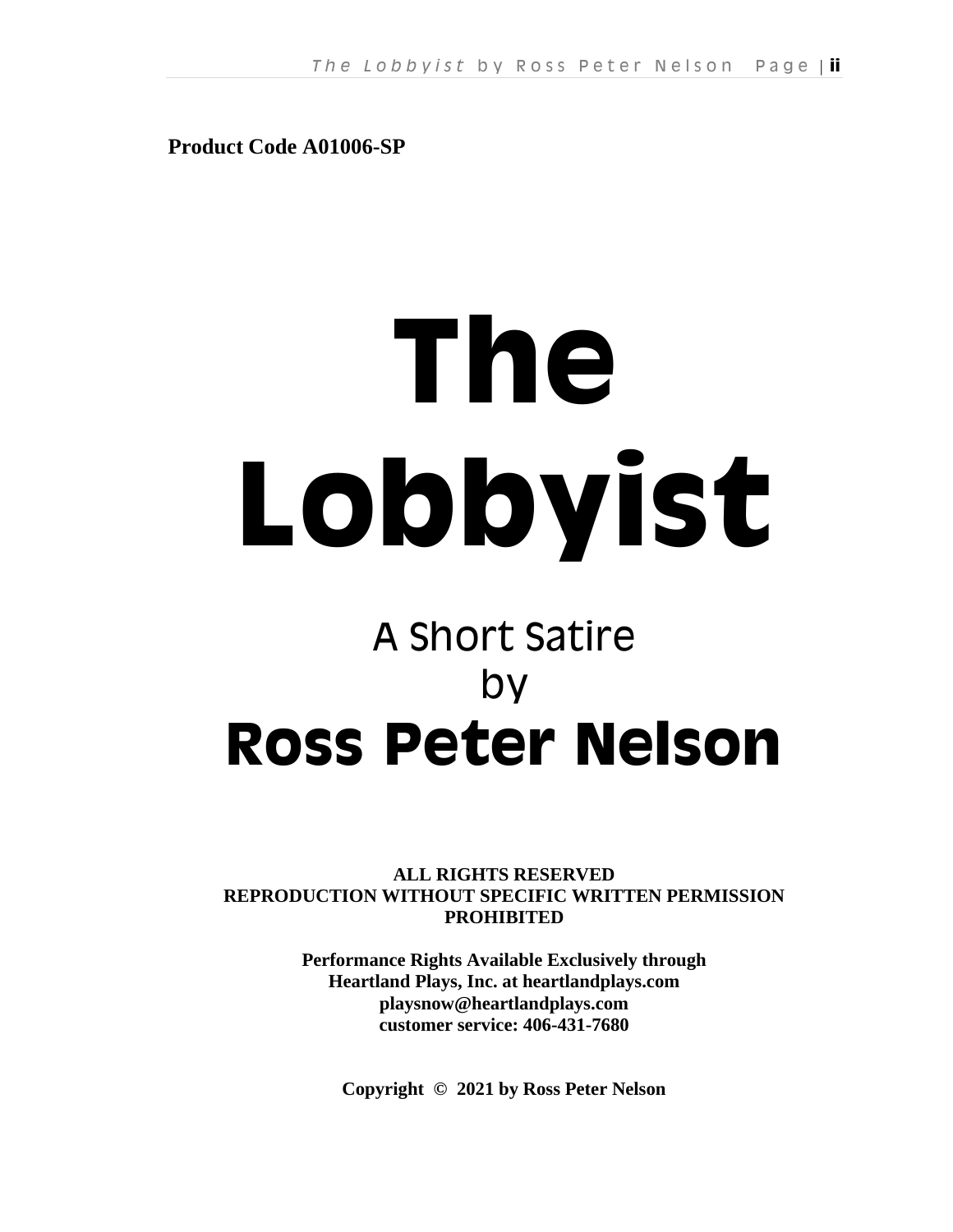# The Lobbyist by Ross Peter Nelson

# **CHARACTERS**

JESSICA SHARPE: *Lobbyist. Dresses in upscale business wear.*

NATHAN SMITH: *An assassin for hire. Dressed neatly but anonymously. Dark glasses.*

# **SETTING**

*A brightly-lit modern office.*

# **TIME**

*Now.*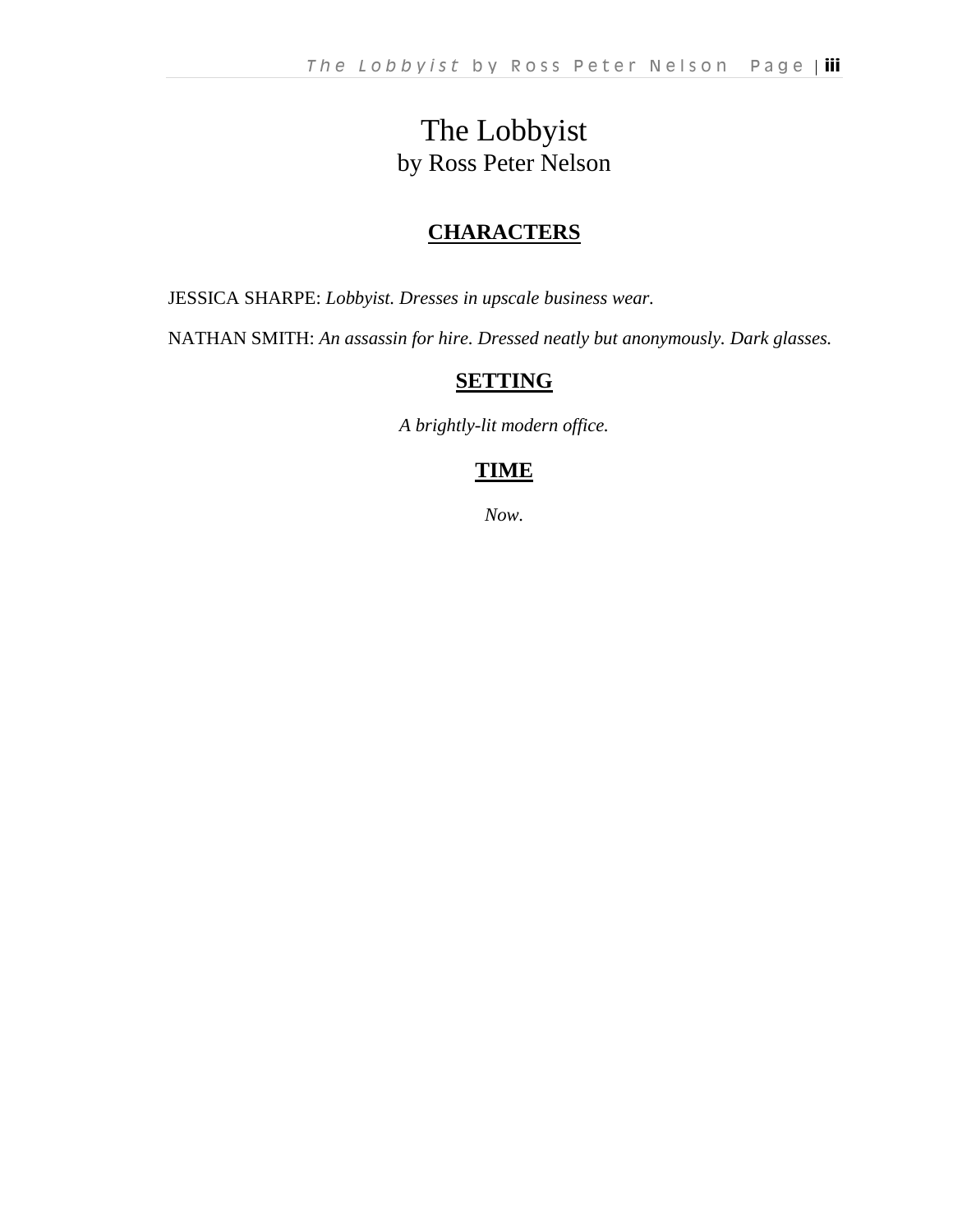## The Lobbyist By Ross Peter Nelson

#### **SCENE 1**

AT RISE: *JESSICA is at her desk, busy on her computer. Her phone rings. She picks up.*

#### **JESSICA**

Send him in.

*As she hangs up, NATHAN enters. She offers her hand. They shake.*

JESSICA *(Cont'd)*

Good afternoon. Jessica Sharpe, Freedom Unlimited – A Foundation for a Better America.

#### NATHAN

Ms. Sharpe. Nathan, uh, Smith.

#### **JESSICA**

How can I be of assistance?

NATHAN

Everything we say here is confidential?

#### **JESSICA**

Of course.

#### *He looks around, uncomfortable.*

#### NATHAN

There's a lot of light in this place.

**JESSICA** Are you photo-sensitive? We can go into a conference room where there's more control.

NATHAN It's all right, as long as we're the only ones here in the office.

#### **JESSICA**

You're sure?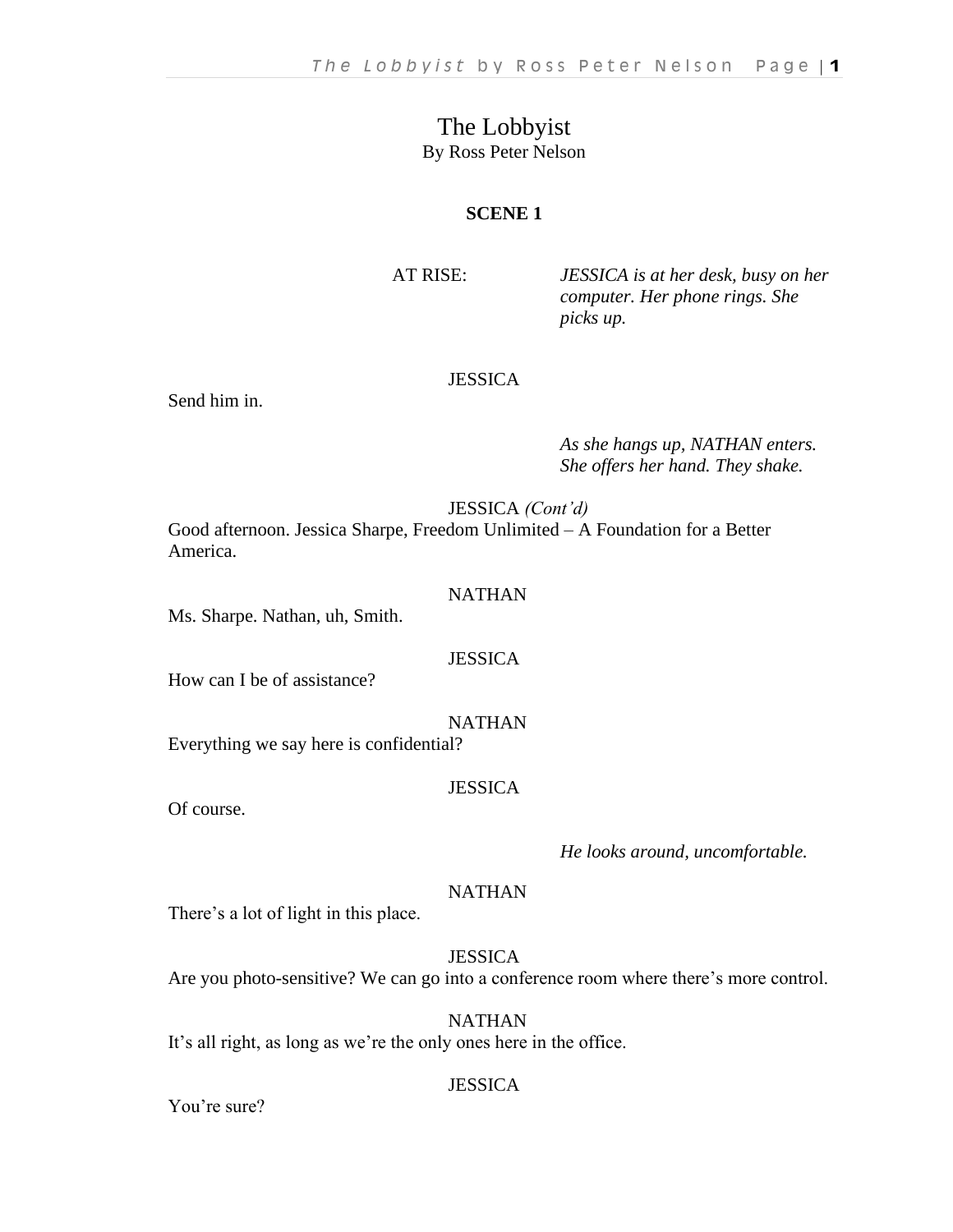*NATHAN nods, then proceeds.*

#### **NATHAN**

I've been doing some research into your organization. I'm very impressed.

#### **JESSICA**

Thank you, Mr. Smith. As you can see, we pride ourselves on professionalism.

#### NATHAN

I mean, with what you really do.

#### **JESSICA**

What do you mean? We're a lobbying group. That *is* what we really do.

#### NATHAN

But it's more than that, isn't it? You don't just support legislation; you actually write the bills.

#### **JESSICA**

Oh well, it's true that we sometimes obsess about wording. Many citizen legislators aren't lawyers and it's important to get the details right.

#### **NATHAN**

I saw the "policy document" you sent to the state legislature. At least half of the text in the new "Make Voting Safe and Secure" and "Only For People We Like Act" came directly from that document.

#### **JESSICA**

Of course, we want to help  $-$ 

#### NATHAN

And the bill allowing the governor to override the health department? A senator told me that the bill was drafted in its entirety by Freedom Unlimited − A Foundation─

#### **JESSICA**

**NATHAN** 

F.U.

Excuse me?

#### **JESSICA**

Saves time. Freedom Unlimited − A Foundation for a Better America is kind of a mouthful.

#### **NATHAN**

I see.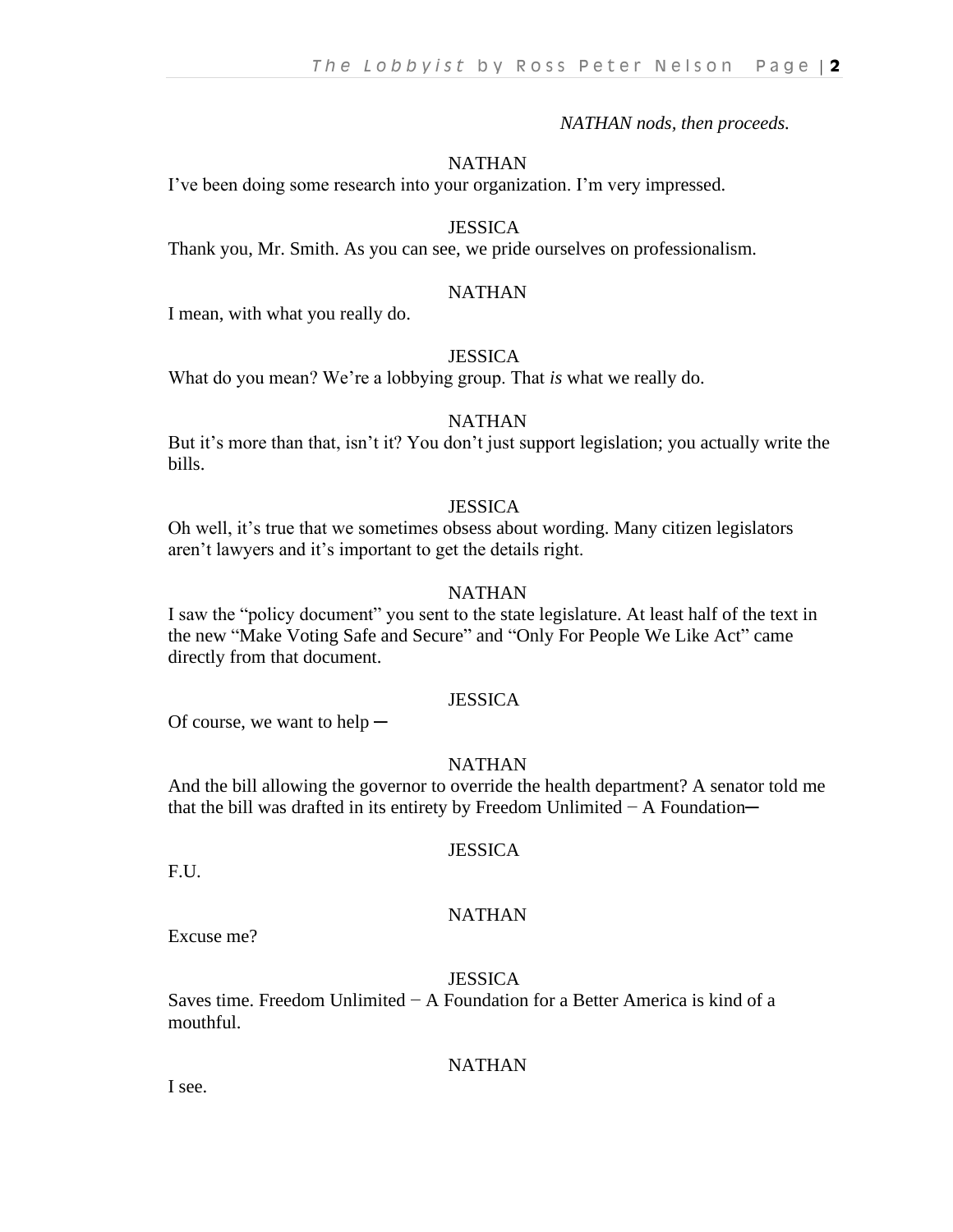On occasion, we do *suggest* the wording of legislation. However, our primary purpose is to make sure that the bills we support make it through state and federal legislatures.

#### NATHAN

Perhaps you misunderstand me. I'm not opposed to what you do, I'm impressed.

#### **JESSICA**

Oh. Thank you! But why exactly are you here?

#### **NATHAN**

I'm hoping you'll do something similar for me.

#### **JESSICA**

I see. I have to warn you, Mr. Smith, our services are quite expensive. We typically represent corporations not individuals, unless of course, you're an individual like Charles Koch or Jeff Bezos.

#### NATHAN

You could say I represent a … a sort of union of like-minded people.

#### **JESSICA**

*(Horrified)* 

A union!

#### NATHAN

Is there a problem?

#### **JESSICA**

Do you realize that the median wage of a union worker is 28% higher than that of a nonunion worker? Those extra salaries eat into profits that could be going to shareholders!

#### NATHAN

Not that kind of a union. More of an association. A guild.

#### **JESSICA**

An industry trade organization?

#### NATHAN

You could call it that.

#### **JESSICA**

What a relief. What's your cause?

#### NATHAN

Assassination.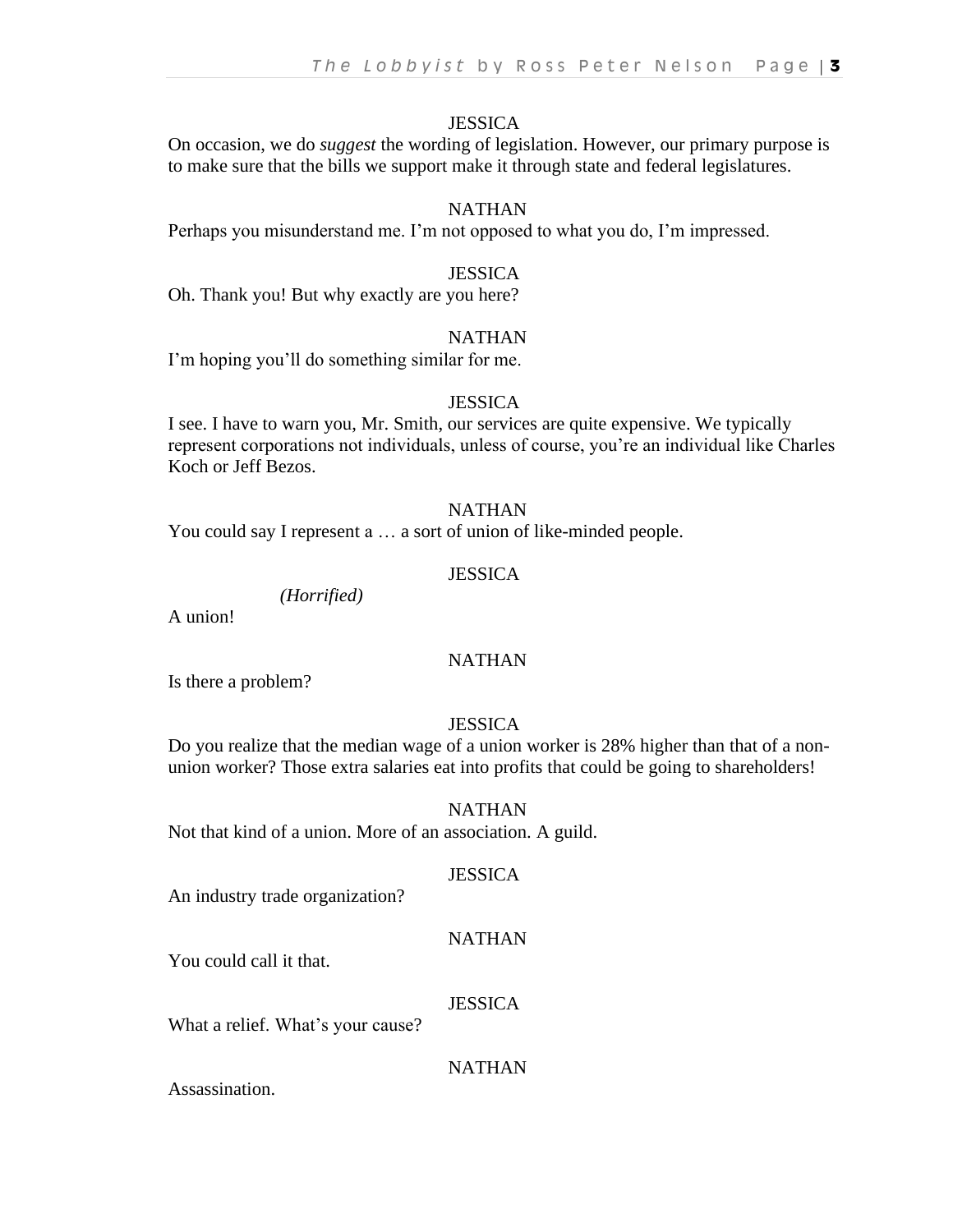You mean like the CIA in third world countries?

#### NATHAN

No. A more vulgar term might be hit man. There are hit women, too, I should add. We don't discriminate.

#### **JESSICA**

Let me get this straight, you want us to sponsor legislation supporting the legalization of mob killing.

#### **NATHAN**

The Mafia? That's a hurtful stereotype, Jessica.

#### **JESSICA**

My apologies, but  $-$ 

#### NATHAN

We've been misunderstood for such a long time. Do you know the history of the word "assassin"?

#### **JESSICA**

Do tell.

#### NATHAN

The first assassins were the Nizari Isma'ili, a group devoted to the Persian philosopher Hassan-I Sabbah. A small group of them were so devoted to his truth, they would kill to preserve it. They were known as the "men of principle" or Asāsiyyūn. Then Marco Polo showed up around 1300 and confused them with Hashshāshīn, the smokers of hashish.

#### **JESSICA**

They do sound somewhat similar.

#### **NATHAN**

Ever since, we've been associated with drugged-out killer zombies. That's cancel culture from 800 years back.

#### **JESSICA**

But you do actually kill people, don't you?

#### NATHAN

That's not the point.

*JESSICA picks up the phone and begins to dial.*

#### NATHAN

Who are you calling?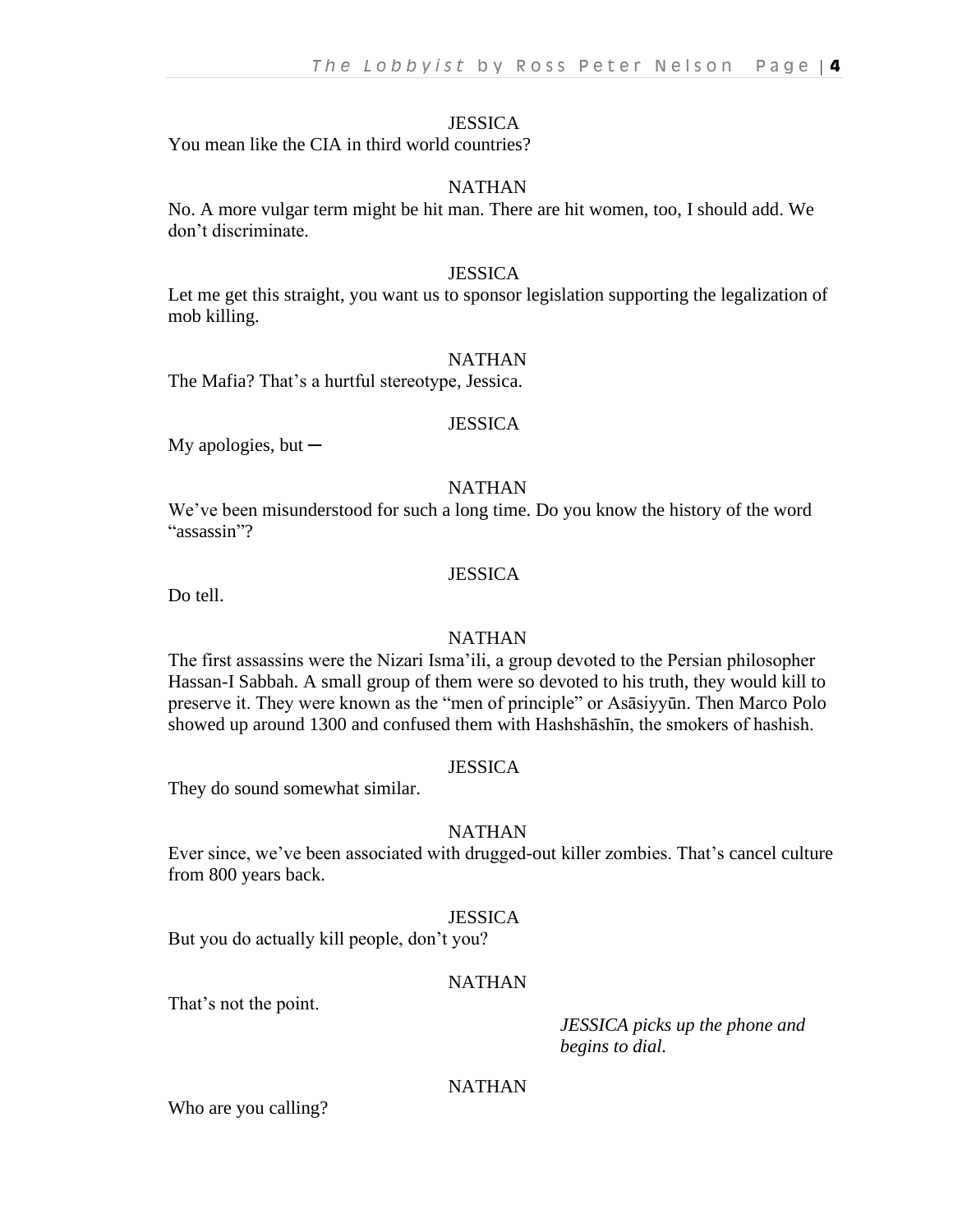*When she doesn't respond, NATHAN jumps up and pulls a gun from inside his jacket.*

#### NATHAN *(Cont'd)*

Put the phone down! Now!

#### **JESSICA**

*(She does)* You came to my office with a gun!?

#### NATHAN

Thanks to your lobbying for open-carry. *(Beat)* I mean, I've always carried, but now I have one less thing to worry about.

#### **JESSICA**

I wasn't calling the police. I was just going to remind my secretary of something.

#### NATHAN

Really.

#### JESSICA

Your hashish story reminded me that the Koch brothers wanted a bill creating a more free market approach to marijuana. *(Beat)* It was rude of me to interrupt our business meeting with a phone call. I apologize. *(Motions for him to sit)* Please.

> *NATHAN relaxes somewhat and sits back down.*

#### **NATHAN**

I couldn't take a chance, I didn't know how you'd react when I said I was an assassin.

#### **JESSICA**

I understand, but I'm not sure how you expect me to support murder.

#### **NATHAN**

It hasn't been a problem for F.U. in the past. You've lobbied for the Sackler family, and their OxyContin accounts for the deaths of over a thousand people every week. You've provided legislation for the big oil allowing them to poison the atmosphere with CO2, you've also─

#### **JESSICA**

CO2 is a naturally occurring substance.

#### **NATHAN**

So is arsenic, Ms. Sharpe. Should I be allowed to use it?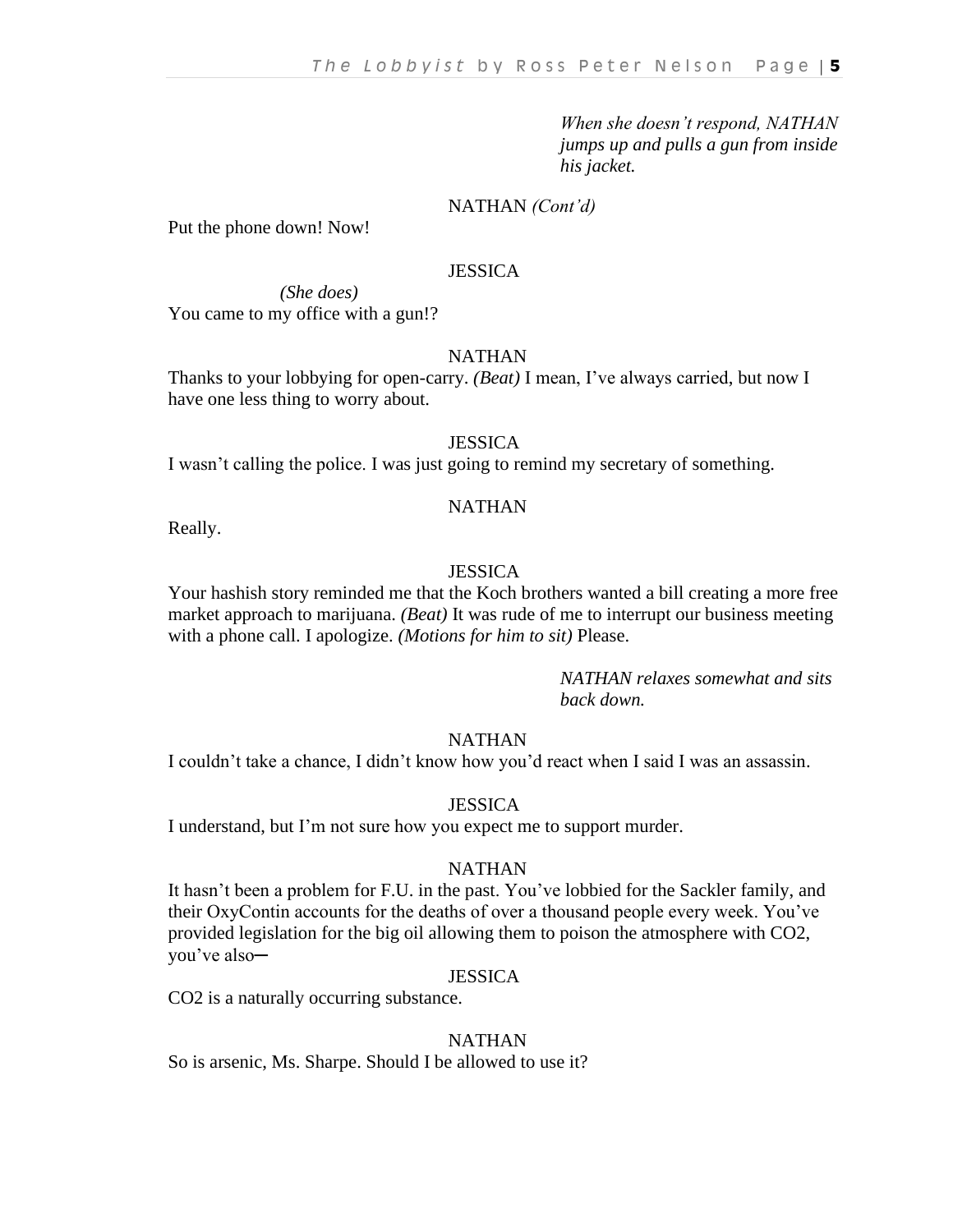#### Do you?

#### **NATHAN**

It's considered somewhat old-fashioned nowadays.

#### **JESSICA**

Fascinating. However, Mr. Smith –

#### NATHAN

Nathan, please.

#### **JESSSICA**

− you're quite mistaken in comparing legitimate businesses, albeit ones with certain unfortunate side-effects, with murder for hire.

#### **NATHAN**

We think of ourselves as entrepreneurs.

#### **JESSICA**

Really, Mr. … Nathan, I don't think −

#### **NATHAN**

We provide a service for a fee. There is a customer and an economic transaction. Isn't that the essence of capitalism?

#### **JESSICA**

Well, yes, but –

#### NATHAN

And there are trickle-down benefits as well.

*The phrase "trickle-down" acts on JESSICA like a bell to one of Pavlov's dogs. She's suddenly much more suggestible.*

#### **JESSICA**

Trickle down? How so?

#### NATHAN

The funeral industry, for instance. There's ten to twenty grand added to the economy right there. The floral business gets a boost. And with one fewer person around, a job opens up, stimulating new employment.